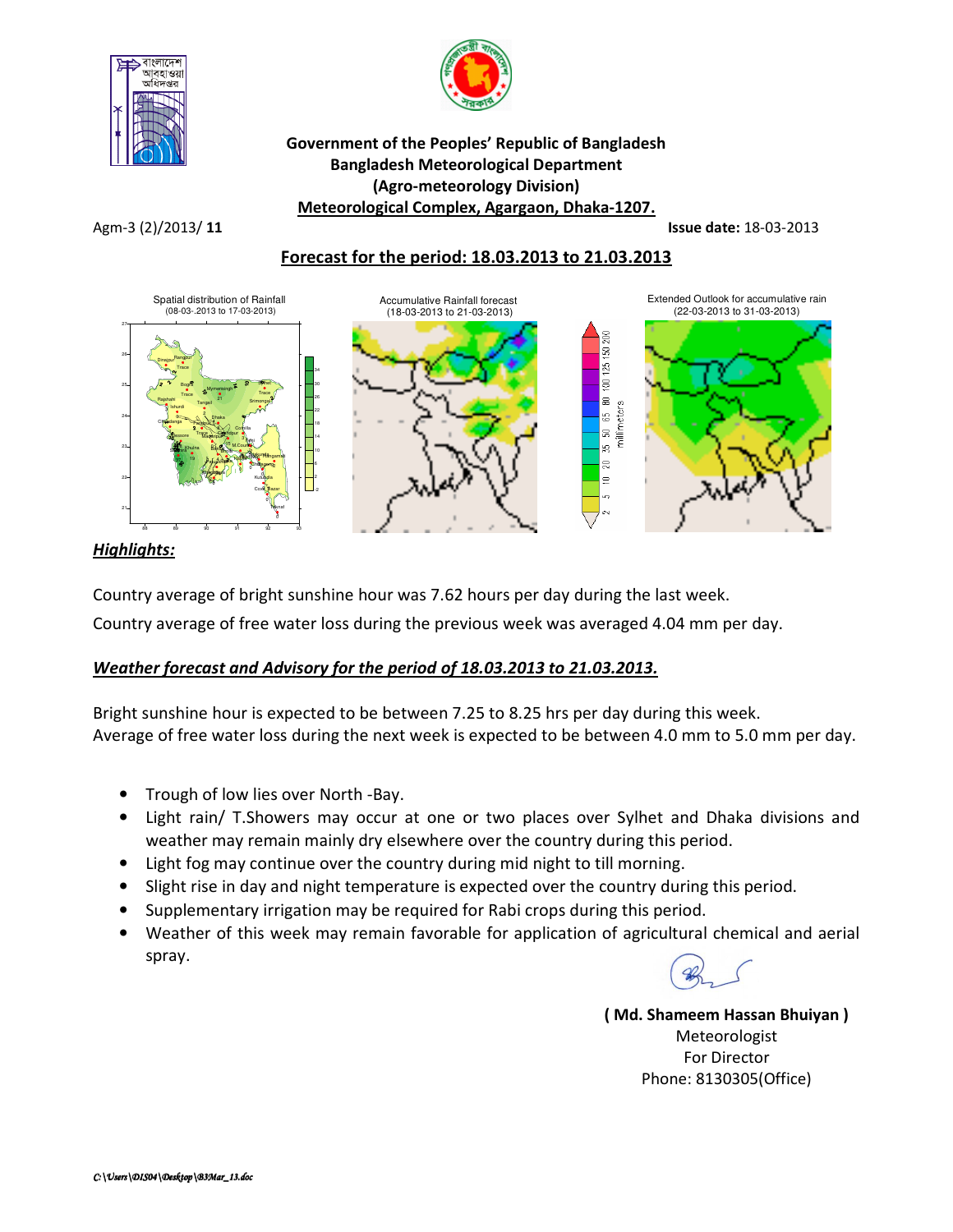#### **Bengal Version**



#### প্ৰধান বৈশিষ্ট্য সমূহঃ-

গত সপ্তাহে দেশের দৈনিক উজ্জ্বল সূর্যকিরণ কালের গড় ৭.৬২ ঘন্টা ছিল । গত সপ্তাহে দেশের দৈনিক বাষ্পীভবনের গড় ৪.০৪ মিঃ মিঃ ছিল।

## আবহাওয়া পুর্বাভাসঃ-১৮-০৩-২০১৩ থেকে ২১-০৩-২০১৩ ইং পর্যন্ত।

এ সপ্তাহে দৈনিক উজ্জুল সূর্য কিরণ কাল ৭.২৫ থেকে ৮.২৫ ঘন্টার মধ্যে থাকতে পারে । আগামী সপ্তাহের বাষ্পীভবনের দৈনিক গড় মান ৪.০ মিঃমিঃ থেকে ৫.০ মিঃমিঃ থাকতে পারে।

- লঘুচাপের বর্ধিতাংশ উত্তর বঙ্গোপসাগরে অবস্থান করছে।
- এ সময়ে সিলেট ও ঢাকা বিভাগের দু'এক স্থানে অস্থায়ীভাবে দমকা হাওয়াসহ হাল্কা (০৪-১০ মিঃ মিঃ) বৃষ্টি/বজ্র বৃষ্টি হতে পারে  $\bullet$ এবং দেশের অন্যত্র আকাশ আংশিক মেঘলাসহ আবহাওয়া প্রধানতঃ শুষ্ক থাকতে পারে।
- এ সময়ে শেষ রাত থেকে সকাল পর্যন্ত সারাদেশে হাঙ্কা কুয়াশা অব্যাহত থাকতে পারে ।
- এ সময়ে সারাদেশের দিন ও রাতের তাপমাত্রা সামান্য বৃদ্ধি পেতে পারে।
- বর্তমান রবি শস্যে সম্পূরক সেচের প্রয়োজন হতে পারে।
- এ সপ্তাহের আবহাওয়া কৃষি রাসায়নিক দ্রব্য উপর থেকে ছিটানোর উপযোগী থাকতে পারে।

(মোঃ শামীম হাসান ভূইয়া) আবহাওয়াবিদ পরিচালকের পক্ষে ফোনঃ ৮১৩০৩০৫(দপ্তর)